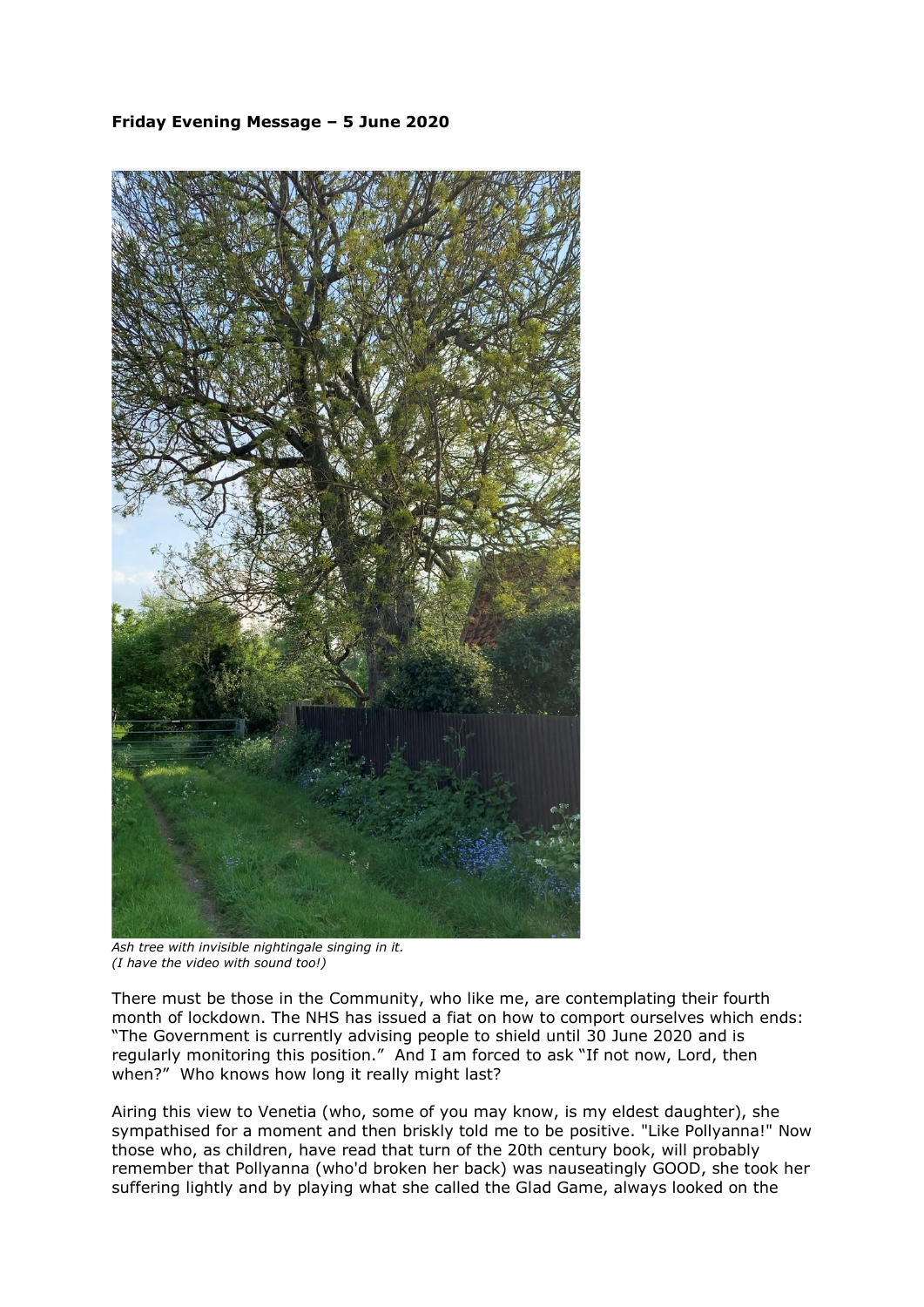bright side of life. Despite my longheld aversion to this saintly child, I have given in and decided, in this latest lockdown period, to give her Glad Game a whirl and see if it can keep me going for the next 28 days.

Examples of my basic **Glads** are:

The NHS for being there to care for me.

The Internet and Zoom and Trickster Bridge, and the wide and varied forms of communication, all of which have kept me in touch with friends, family, children and grandchildren, community and familial "visits" from all over the world. I have participated in Shabbat services all over Europe as well as in our own and loved them.

On-line shopping.

The way local food and farm shops have re-invented themselves and actively interacted with the community. I hope people will continue to strongly support them after the Plague has gone.

## **Glad** too for:

Our community-based village which has doubled up on caring for its residents.

My weekly food and other shopping done for Dermot and me by Venetia (and, I can assure you, she looks as hard at my spending as she looks at NLJC's).

And even more glad:

For this radiant Spring blending into early Summer. Abundant wildflowers, bright green young leaves on trees and hedges, and roses like I've never seen before.

And I so appreciate having a house with a lovely garden and broad variety of wildlife from pheasants calling over the hedge, and, on our side, Muntjacs admiring my new plants with a view to a quick nibble. There are moorhens and ducks in our little brook and a wide variety of birds in the hedgerows.



Best of all, on the other side of our hedge, there is a huge old ash tree, and in early May, every summer since we came to Norfolk, a nightingale or its descendants, have arrived to thrill us with their song. Nightingales are almost impossible to spot – tiny, nondescript looking brown birds, but what comes out of them is one of the most uplifting sounds for